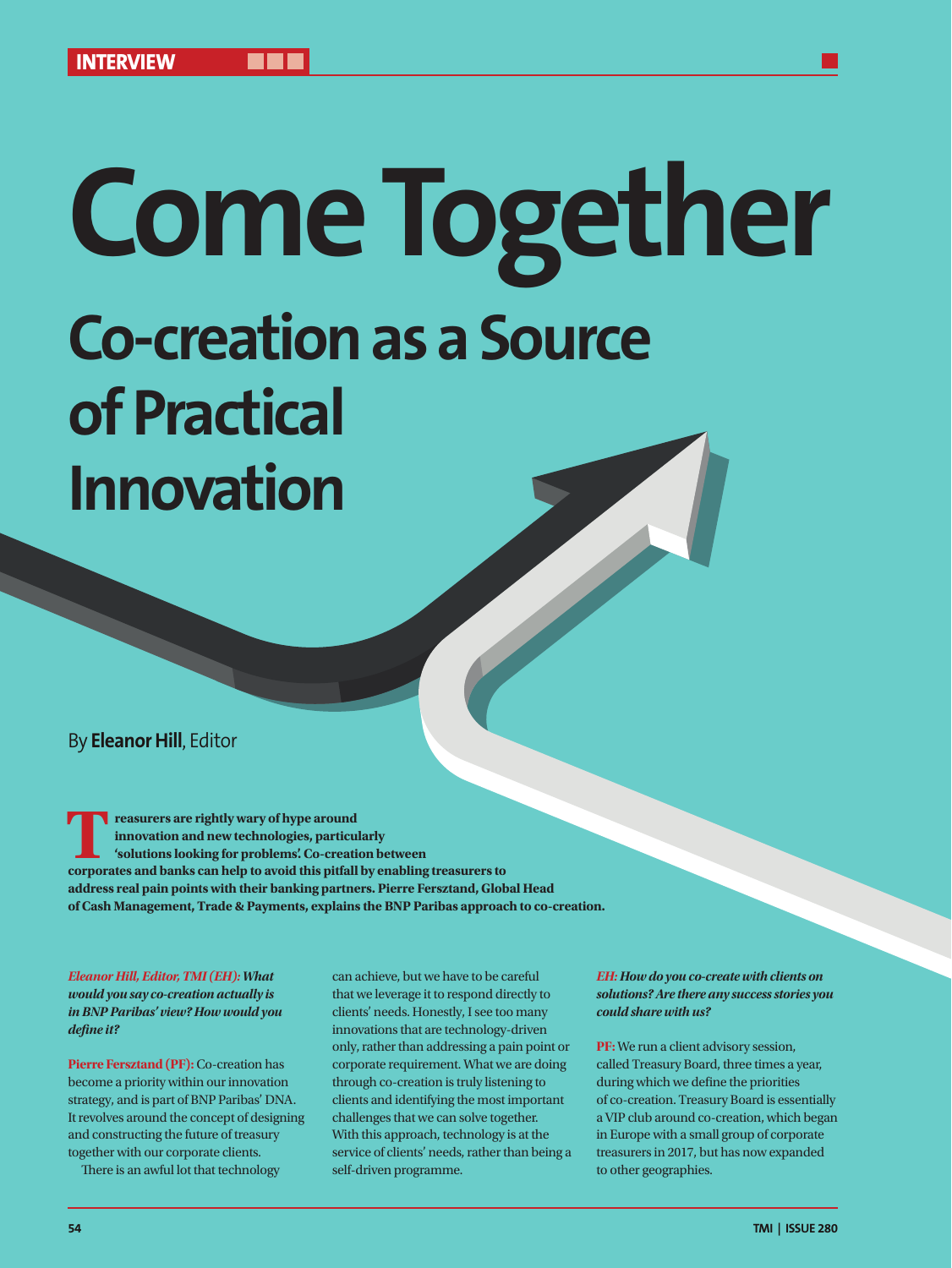The idea is to create a community where we can discuss the changes that we can make together to improve our corporate clients' business processes. From the BNP Paribas side, the concept is based on four pillars: listen to our clients; give them the opportunity to influence our strategy; build our offering for tomorrow – together; and integrate innovation.

Our philosophy is not that we necessarily use new technologies, but that we create new products and new value at every Treasury Board meeting. As a result, each year we co-create three innovations that can be directly used by our clients.

There are three ways of approaching the co-creation itself:

- 1. From scratch starting from a client's pain point to design a new solution.
- 2. Influencing or adapting our existing product roadmap.
- 3. Building new solutions based on innovations and market trends.

#### *EH: Are there any Treasury Board success stories you could share with us?*

**PF:** A good example of a solution cocreated with our Treasury Board is BENEtracker. This is a solution based on SWIFT gpi, which offers payments tracking to corporates and banks. We co-created on this by asking our clients how they wanted to use it – did they want the reporting in a digital tool, did they want a file, did they want us to call if we saw something was late? It was all about understanding how they wanted to manage it.

It quickly became clear that our clients did not want to manage it at all. They wanted their own suppliers to stop calling them to chase payments because they would then have to call the bank themselves to enquire about the payment status. While we understood this need, the challenge was that we did not have a relationship with our clients' suppliers. Collectively, we came up with the idea that we should be able to give payment information to the suppliers without their having to go through a special security programme to see the payment status.

One of the members of the Treasury Board pointed out that when they are waiting for a courier delivery, they can simply go to the courier's website and enter their parcel's tracking number to find out

where it is. We came up with the idea of building a digital tool to enable a supplier to track its payment in the same way. There is no risk of fraud because the only information given is the progress status of the payment. That's what we built – and it was delivered in six months. The solution is a success because it saves a lot of work, not only for us but for our clients, and it gives our clients' suppliers significant control.

BENEtracker is just one example. Other co-creation projects include Payment Watch, where a corporate asked if we could look at personalised alerts regarding potential fraud. Based on some rules and an alerting system, this provides the treasurer with certainty that they are paying the right amount to the right beneficiary. Another idea came from a treasurer who wanted to simply press a button to open accounts, without using paper. To address this, we co-created Seamless Treasury Journey, which covers the end-to-end digitisalisation from opening an account to making sure the account is operational.

A final example is Treasury Dashboard – this arose from a treasurer asking us to provide a global view of their data. Now, with one click, this treasurer can have visibility over their accounts, liquidity structures, payments and connectivity set up with BNP Paribas. These examples underline how, with every co-creation, we are looking to solve practical pain points that treasurers face.

#### *EH: How do you narrow down those clients' suggestions and find out which ones are worth pursuing into that full co-creation mode?*

**PF:** Ideation is the phase that precedes co-creation and leads to new co-creation projects. Together with the corporates, we have been very active around ideation – not only during Treasury Board meetings but also via bilateral meetings.

Once we have a cluster of ideas, we reach a joint decision with the clients during the next Treasury Board meeting. We do this by listing the ideas that have been presented. But before we vote on them, we ask for a 'leader' – a corporate treasurer who commits to working with us for between 10 and 20 hours over six months to co-create – and a 'first follower'. This makes the selection fair because if nobody is prepared to work on the



**Global Head of Cash Management, Trade & Payments** 

### 66

*We run a client advisory session, called Treasury Board, three times a year, during which we define the priorities of co-creation.*